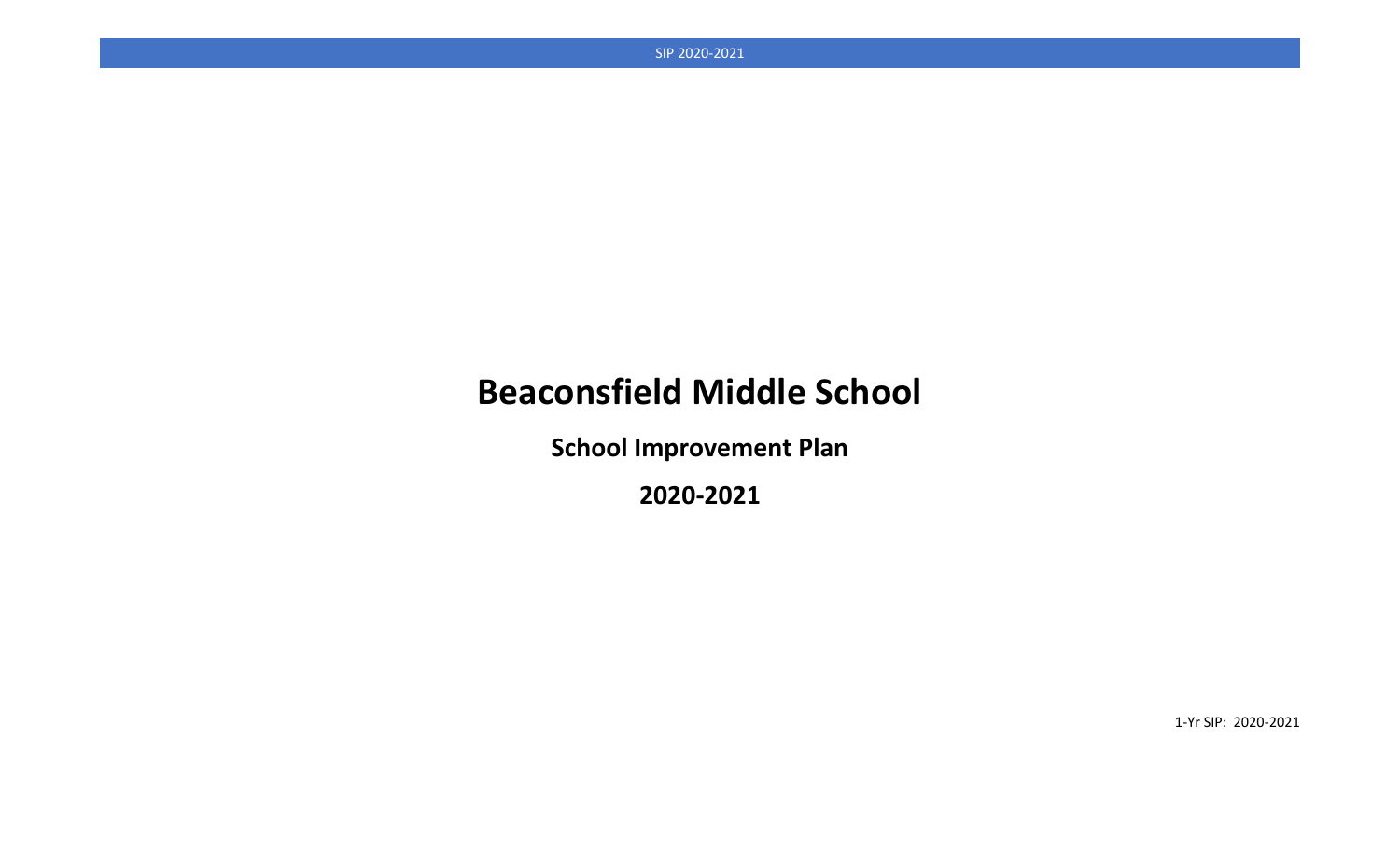#### **Mission Statement:**

Beaconsfield Middle School will provide a quality educational environment for students to achieve their individual best both school and the wider community through engaging learning *opportunities and the development of positive relationships and real-life coping skills.*

#### **Vision (under review):**

*Beaconsfield Middle School empowers students through academic achievement and personal growth in an inclusive, safe, and positive learning environment.* 

#### **Introduction:**

The purpose of this School Improvement Plan is to provide teachers, support staff, parents/guardians, district office personnel and other stakeholders with information regarding the goals, strategies, performance, and successes of Beaconsfield Middle School.

#### **School Profile:**

Beaconsfield Middle School is located at 630 Fundy Drive, on the west side of Saint John. BMS has a population of approximately 183 in grades 6, 7 and 8. BMS offers both English Prime and Early French Immersion. The current full-time staff consists of 1 Administrator, 13 teachers, 10 Educational Assistants, 1 School Intervention Worker, 1 Behaviour Intervention Mentor, 1 Admin Assistant and 3 Custodians.

*NOTE – BMS is currently in Year 2 of the School Improvement Plan Pilot, but due to the abrupt school closure in March 2020 (Covid-19), last year's SIP planning was left incomplete. Considering the current school environment, BMS has decided to have a 1-year SIP addressing the current situation in education.*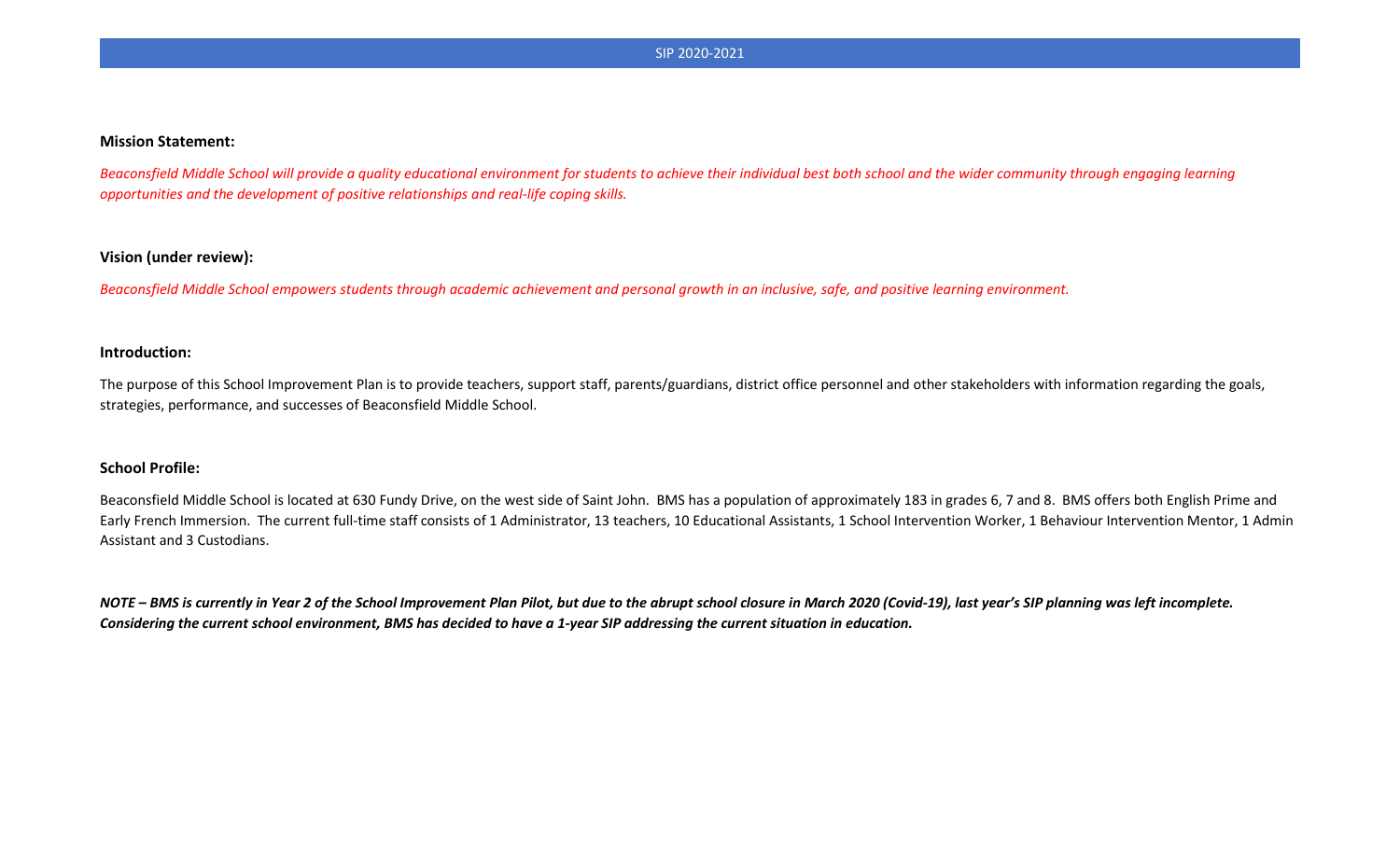### *Beaconsfield Middle School Ends Policy #1*

- **Improve school climate, maintain a positive learning/working environment.**
	- o *District Improvement Plan Alignment*
		- Ends Policy 1: Provide positive, safe, healthy, and inclusive learning and working environments for children, youth and staff.
	- o *10 Year Education Plan Alignment*
		- Objective 1: Ensure all learners value diversity and have a strong sense of belonging

### *Beaconsfield Middle School Ends Policy #2*

- **Demonstrate continuous improvement in student achievement.**
	- o *District Improvement Plan Alignment*
		- **Ends Policy 2: Demonstrate continuous improvement by increasing engagement through innovative teaching and assessment practices, promoting mental fitness** through social-emotional learning.
	- o *10 Year Educational Plan Alignment*
		- Objective 2: Ensure all pre-school children develop the competencies they need to be successful in school and in life
		- Objective 3: Improve literacy skills for all learners
		- Objective 4: Improve numeracy skills for all learners

### *Beaconsfield Middle School Ends Policy #3*

- **Demonstrate continuous improvement in mental fitness.**
	- o *District Improvement Plan Alignment*
		- **Ends Policy 2: Demonstrate continuous improvement by increasing engagement through innovative teaching and assessment practices, promoting mental fitness** through social-emotional learning.
	- o *10 Year Educational Plan Alignment*
		- **Diamage 1:** Ensure all learners develop the knowledge, skills and behaviours needed to continually adapt to, and thrive in, their environment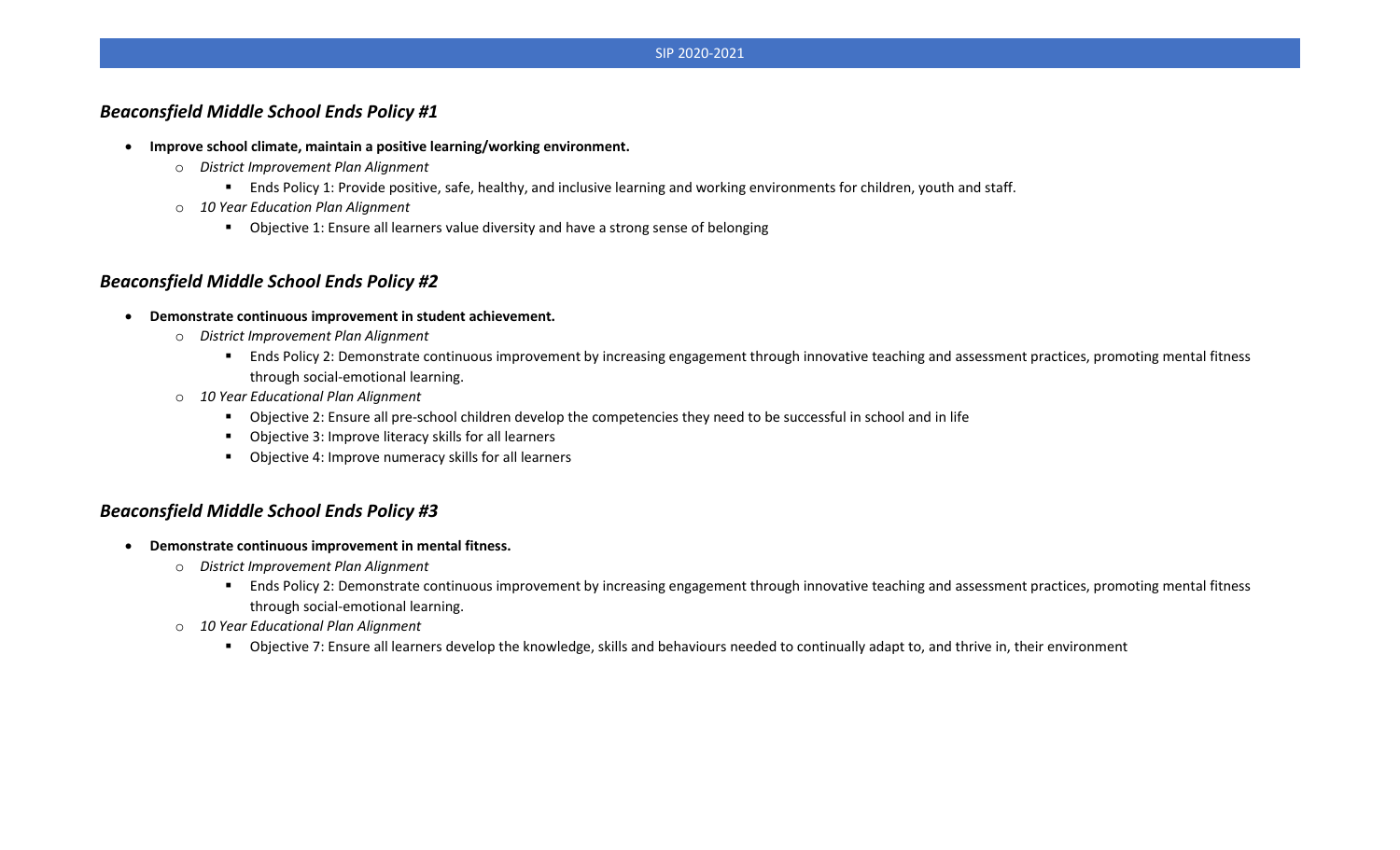# *Beaconsfield Middle School Ends Policy #1:*

# **Goal: To Improve School Climate and Maintain A Positive, Safe Learning/Working Environment**

| <b>Strategies</b>                        | <b>Timeline</b>     | <b>Responsibility</b> | <b>Indicators of Success</b>                    |
|------------------------------------------|---------------------|-----------------------|-------------------------------------------------|
| Develop and implement Positive           | Jan-June 2021       | PBIS Team             | School-wide Expectation Matrix                  |
| Behaviour Intervention Strategies (PBIS) |                     |                       |                                                 |
|                                          |                     | <b>Teaching Staff</b> | Completed pyramid of incentives                 |
|                                          |                     | Admin                 | Regular Way to Go Draws                         |
|                                          |                     |                       | <b>Regular Virtual Assemblies</b>               |
|                                          |                     |                       | Student engagement in School Spirit Days        |
|                                          |                     |                       | Decreased office referrals                      |
|                                          |                     |                       | Positive phone calls challenge met              |
|                                          |                     |                       | <b>BEAC Store open</b>                          |
| Complete Bulletin Board Displays         | June 2020-June 2021 | <b>Teaching Staff</b> | Completed bulletin boards that rotate quarterly |
|                                          |                     | <b>Support Staff</b>  | Student participation                           |
|                                          |                     |                       | No vandalism to boards/hallways                 |
| <b>Expand Zones of Regulation</b>        | Jan-June 2021       | <b>ESST</b>           | Students actively and independently using       |
|                                          |                     | SIW/BIM               | Zones strategies for emotional regulation       |
|                                          |                     | <b>Teaching Staff</b> |                                                 |
|                                          |                     | <b>Support Staff</b>  |                                                 |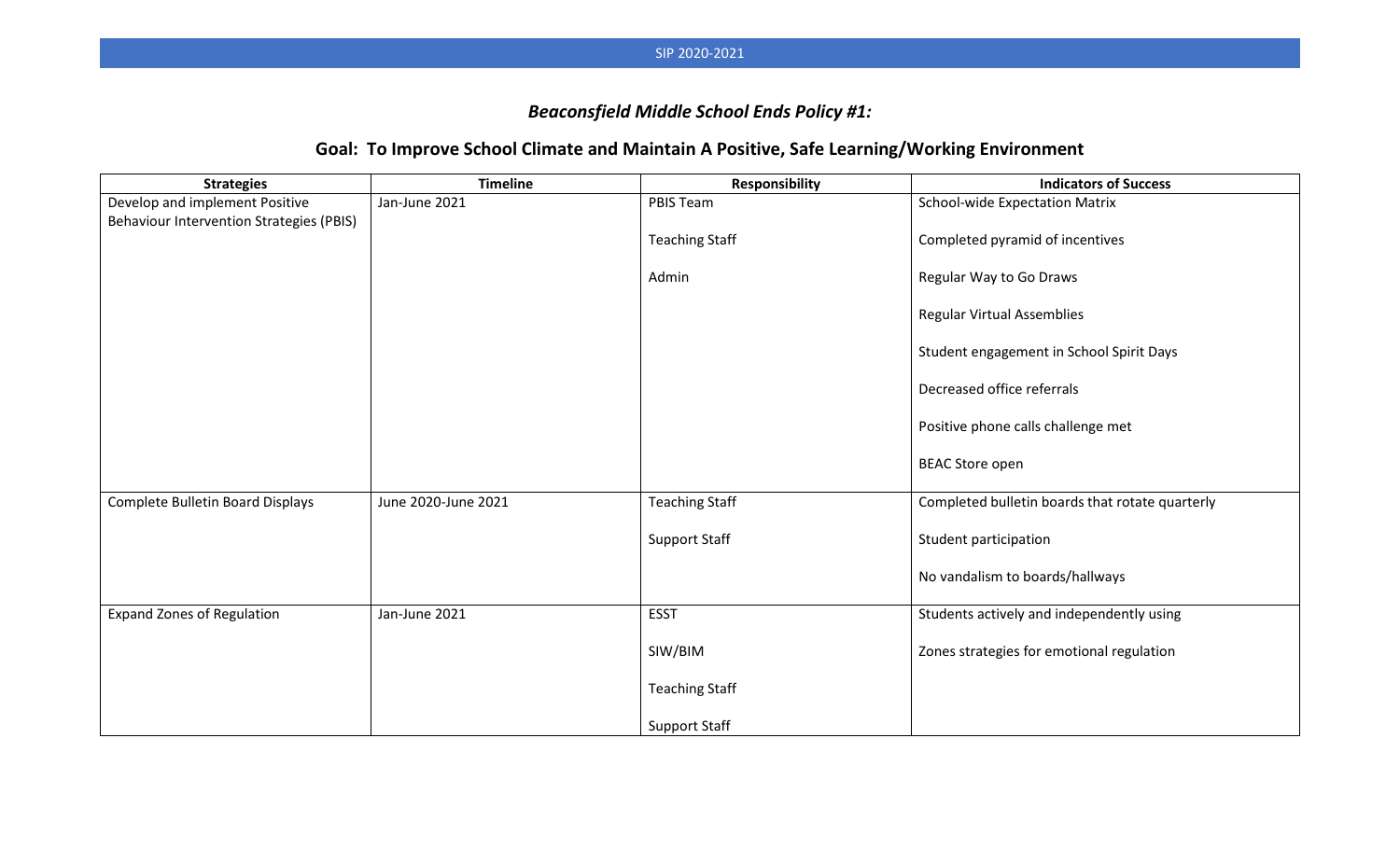| Regular Meeting Schedule: Grade Level,        | Sept 2020-June 2021 | Admin                | Weekly meetings, pre-scheduled on Mondays, with agendas |
|-----------------------------------------------|---------------------|----------------------|---------------------------------------------------------|
| Professional Learning Community, CLT          |                     |                      | and minutes                                             |
| and Staff                                     |                     |                      |                                                         |
| <b>Expand Gender Sexuality Alliance (GSA)</b> | Jan – June 2021     | <b>ESST</b>          | Active GSA (virtual or otherwise)                       |
|                                               |                     |                      |                                                         |
|                                               |                     | EST-G                |                                                         |
| Morning snack                                 | Jan-June            | Teaching staff       | <b>Productive Learning Environment</b>                  |
|                                               |                     |                      |                                                         |
|                                               |                     | <b>Support Staff</b> |                                                         |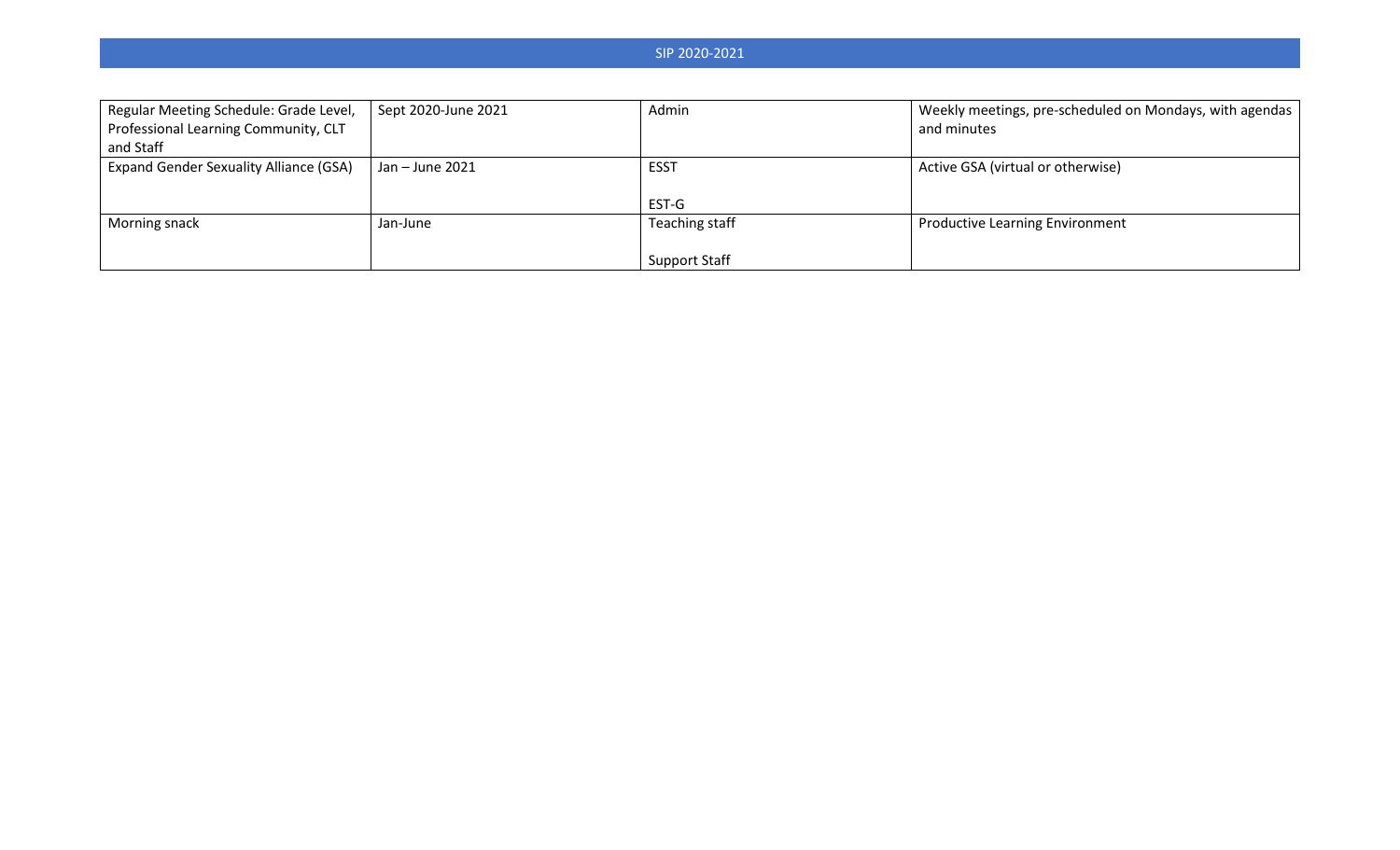# *Beaconsfield Middle School Ends Policy #2:*

# **Goal: To Demonstrate Continuous Improvement in Student Achievement**

| <b>Strategies</b>                        | <b>Timeline</b>     | Responsibility        | <b>Indicators of Success</b>                                                                |
|------------------------------------------|---------------------|-----------------------|---------------------------------------------------------------------------------------------|
| Alter instructional minutes for 1-school | Sept 2020-June 2021 | Admin                 | Increased achievement in Reading Records                                                    |
| year to support Literacy and Numeracy    |                     |                       |                                                                                             |
| for English Prime                        |                     |                       | Increased achievement in basic numeracy skills                                              |
| Focus on Prioritized Outcomes from       | Sept 2020-June 2021 | Teaching staff        | All lesson planning connects to the Prioritized Learning                                    |
| <b>EECD</b>                              |                     |                       | Outcomes and many include NB Global Competencies                                            |
|                                          |                     |                       | and/or Cross-Curricular connections.                                                        |
|                                          |                     |                       | Increased opportunities for deeper learning/cross-curricular                                |
|                                          |                     |                       | learning                                                                                    |
| Utilize TEAMS for students with          | Jan-June            | <b>Teaching Staff</b> | As necessary, items will be posted to TEAMS for students                                    |
| attendance concerns                      |                     |                       | with attendance concerns due to anxiety, illness, etc,                                      |
|                                          |                     | <b>ESST</b>           |                                                                                             |
| <b>Increase Differentiation</b>          | Sept-June           | Teaching staff        | Provide professional learning opportunities regarding best<br>practices for differentiation |
|                                          |                     | EST-R                 |                                                                                             |
|                                          |                     |                       | Universal accommodations are evident in classrooms                                          |
|                                          |                     | <b>ESST</b>           |                                                                                             |
|                                          |                     |                       | Justified accommodations are evident in classrooms                                          |
|                                          |                     |                       | Students with IND and/or ADJ PLPs are meeting their                                         |
|                                          |                     |                       | specific goals                                                                              |
| Increase district supports via ESS       | Sept 2020-June 2021 | <b>ESST</b>           | Requests to Beh/Aut Lead, Guidance Lead, Subject Leads                                      |
| <b>Requests for Service</b>              |                     |                       | (Numeracy, Literacy, Numeracy, PIF, Tech etc.) as required                                  |
|                                          |                     | Admin                 | by PLCs/Teaching Teams/ESST                                                                 |
|                                          |                     | Teaching staff        |                                                                                             |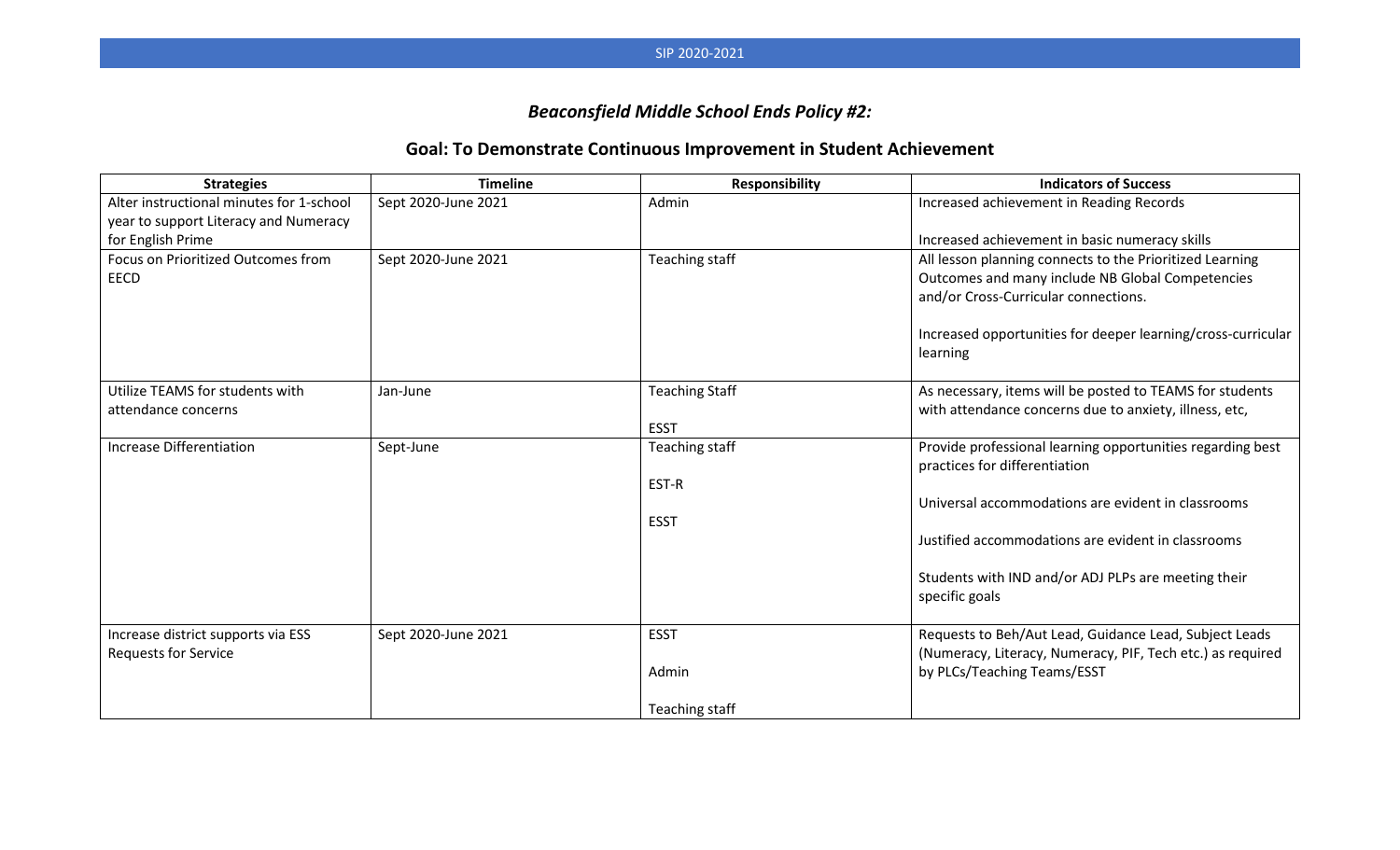| SIP 2020-2021                                                             |                     |                       |                                                                                                                  |
|---------------------------------------------------------------------------|---------------------|-----------------------|------------------------------------------------------------------------------------------------------------------|
|                                                                           |                     |                       |                                                                                                                  |
| Expand use of Pyramid of Interventions<br>for both Behaviour and Academic | Sept 2020-June 2021 | <b>ESST</b>           | School based ESST Requests for services will have an<br>attached Pyramid of Interventions so this team will know |
| interventions                                                             |                     | <b>PLCs</b>           | what strategies have been put into place.                                                                        |
|                                                                           |                     | <b>Teaching Teams</b> |                                                                                                                  |